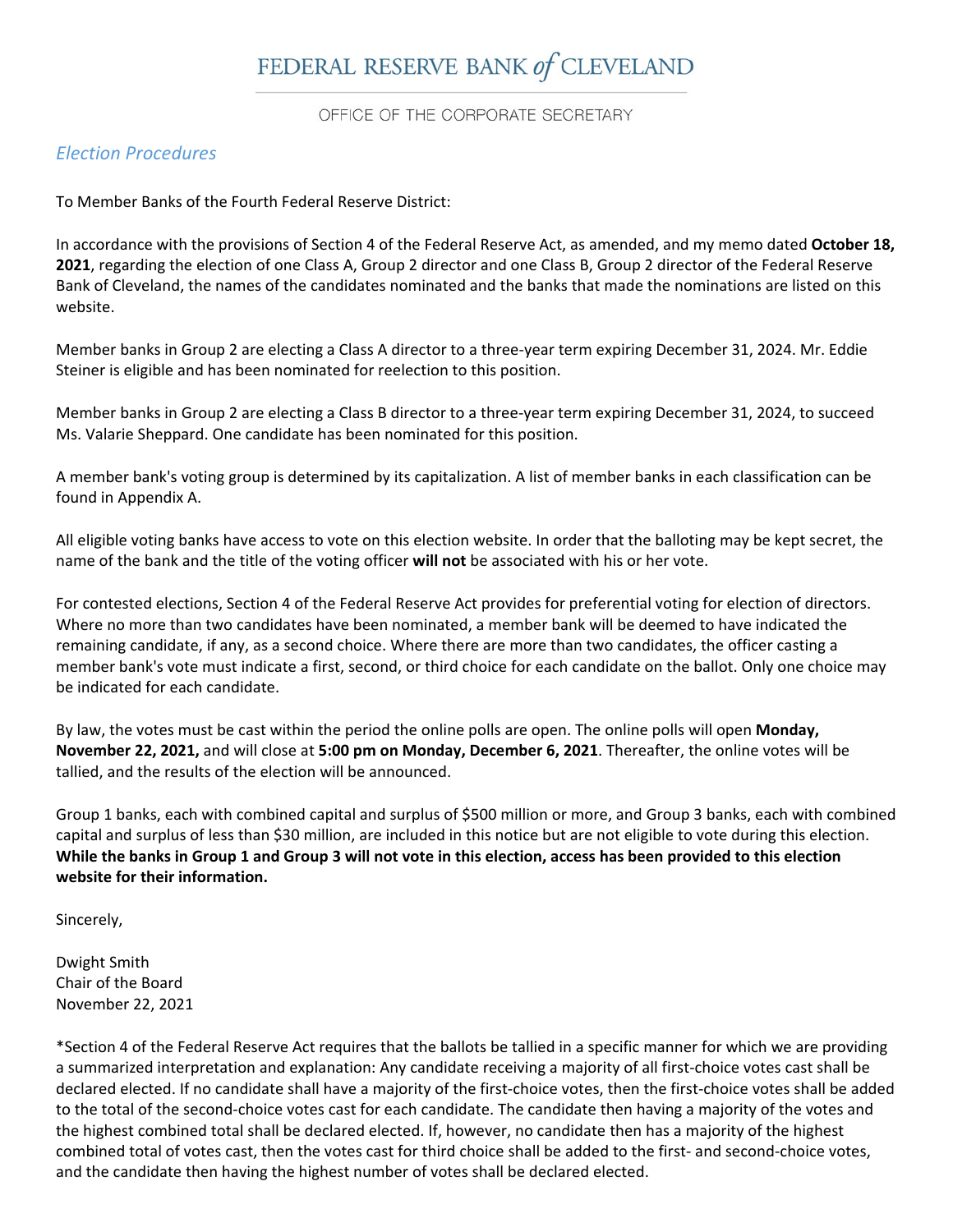## Appendix A – Bank Groups

#### **Group 1**

*Combined capital and surplus of \$500 million or more*

U.S. Bank, NA PNC Bank, NA Fifth Third Bank, NA KeyBank, NA Huntington National Bank First National Bank Of Pennsylvania Bank of New York Mellon, NA First Financial Bank Park National Bank Community Trust Bank, Inc. Peoples Bank

### **Group 2**

*Combined capital and surplus of \$30 million or more but less than \$500 million*

Civista Bank Farmers National Bank of Canfield National Cooperative Bank, NA LCNB National Bank Whitaker Bank, Inc. Forcht Bank, NA Nextier Bank, NA Heartland Bank State Bank and Trust Company Croghan Colonial Bank Ohio Valley Bank Company Vinton County National Bank Signature Bank, NA CF Bank National Association Waterford Bank, NA First Southern National Bank Merchants National Bank Citizens National Bank of Bluffton Citizens Bank of Kentucky, Inc. North Side Bank and Trust Company Commercial and Savings Bank of Millersburg, Ohio Farmers National Bank of Emlenton Richwood Banking Company, Inc. Cortland Savings and Banking Company Killbuck Savings Bank Company Consumers National Bank Peoples Bank & Trust Company of Madison County Cumberland Valley National Bank & Trust Company *Group 2 continued*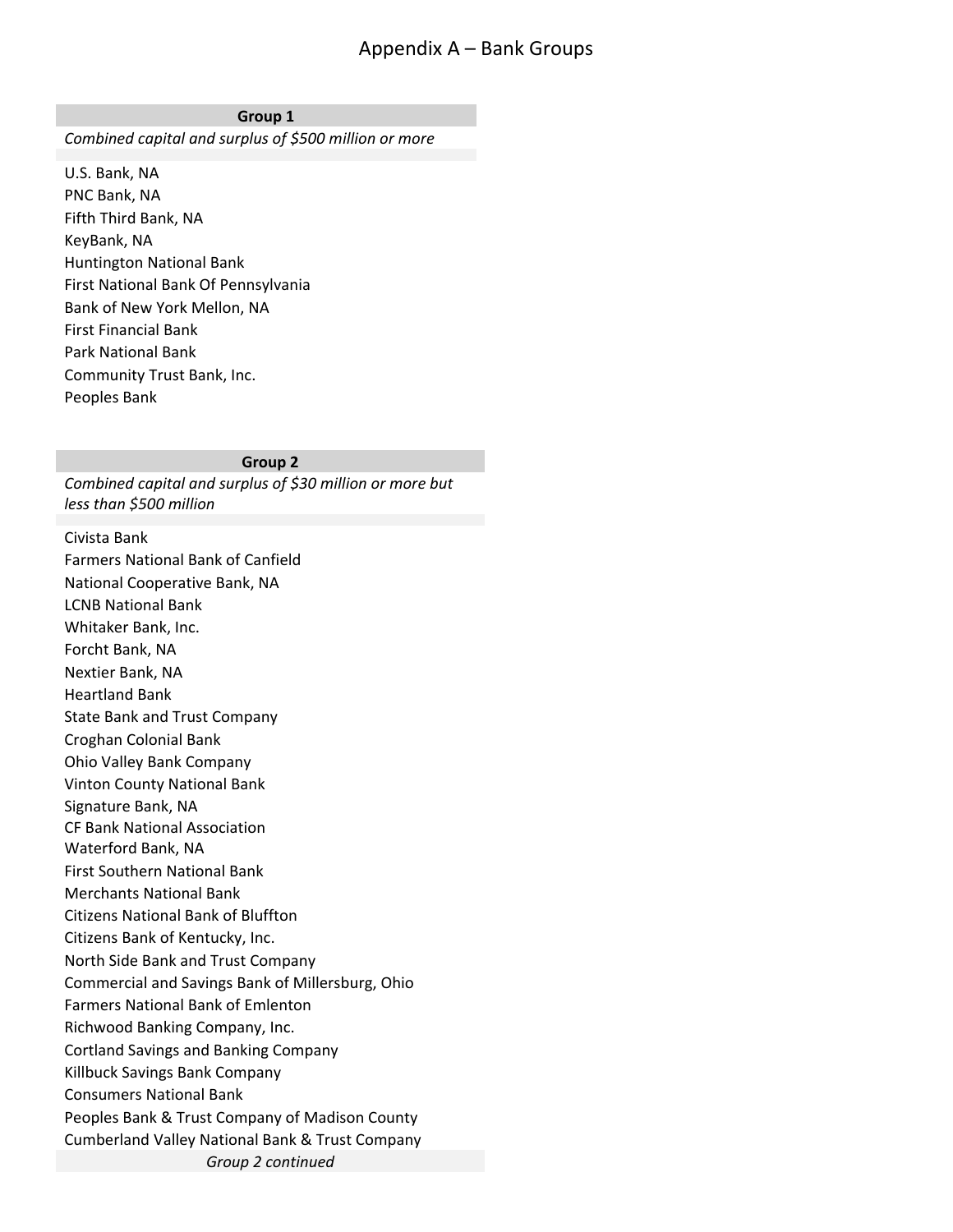Greenville National Bank Citizens National Bank of Somerset Liberty National Bank Minster Bank St. Henry Bank Andover Bank Portage Community Bank First Federal Community Bank, NA First Citizens National Bank of Upper Sandusky First National Bank in New Bremen Genoa Banking Company Kingston National Bank First National Bank of Grayson Hocking Valley Bank

#### *Group 3*

*Combined capital and surplus of less than \$30 million*

Credit First National Association First National Bank of Bellevue First United National Bank First National Trust Company Buckeye Community Bank North Valley Bank First National Bank of Dennison, Ohio Private Trust Company, NA First National Bank of Manchester 1st National Bank First National Bank of Sycamore First National Bank of Pandora First National Bank of McConnelsville Apollo Trust Company Ottoville Bank Company Salyersville National Bank Settlers Bank First Central National Bank of Saint Paris Peoples Bank & Trust Company of Hazard First National Bank of Waverly Hamler State Bank Apple Creek Banking Company Citizens National Bank of McConnelsville Corn City State Bank Citizens National Bank of Woodsfield National Bank of Adams County of West Union Home National Bank Twin Valley Bank First National Bank of Brooksville Metamora State Bank First National Bank of Blanchester *Group 3 continued*